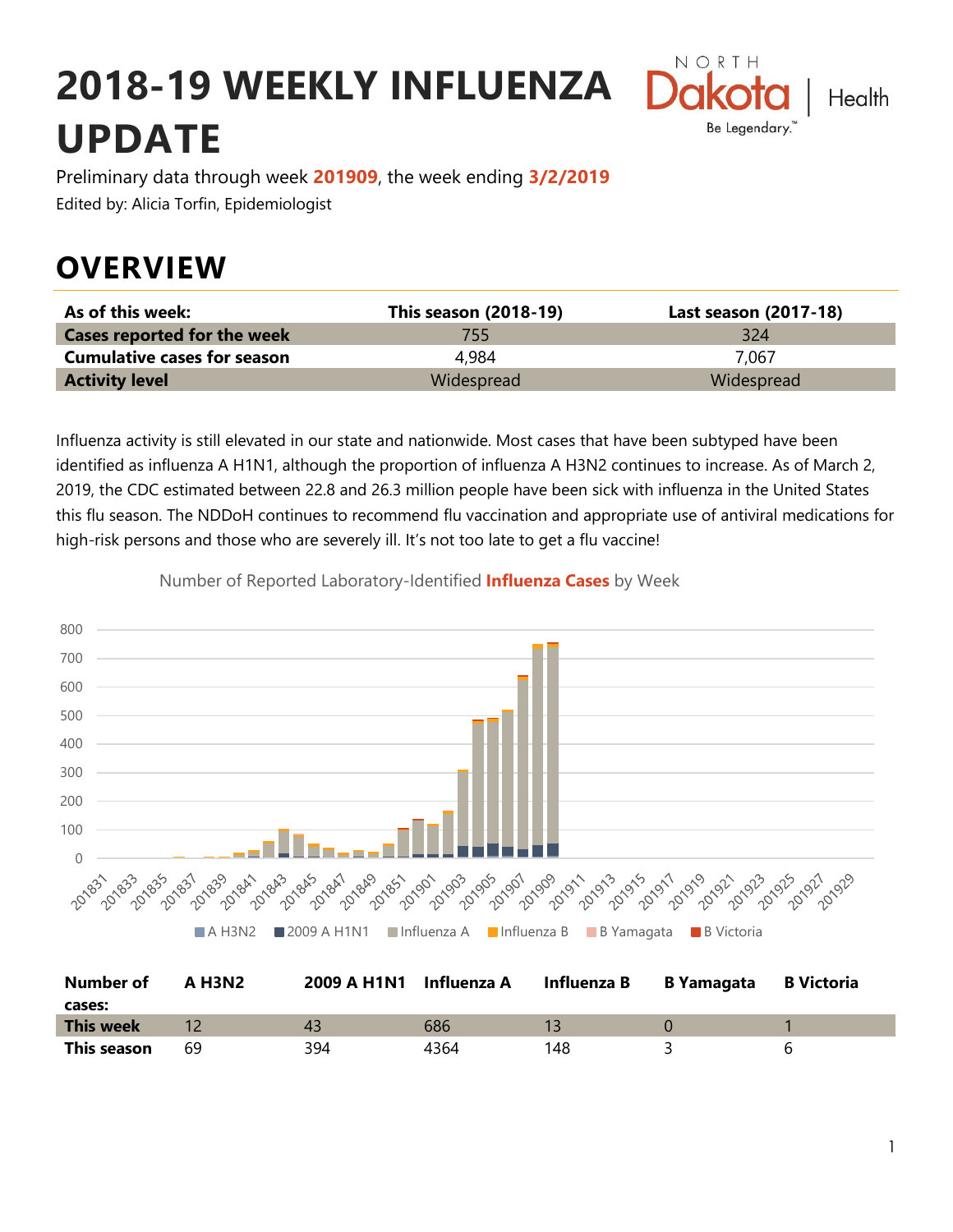Laboratory-confirmed influenza is a reportable disease in North Dakota. Influenza "cases" include people that have tested positive for influenza in a healthcare setting. It does not include people with influenza who did not seek healthcare, or who were diagnosed without a lab test, which is common. The true number of people with influenza in North Dakota is underrepresented, but case data allows us to see where and in what populations influenza is circulating. It also provides context regarding how the current season compares with previous seasons. Find more information about cases on [www.ndflu.com.](file://///nd.gov/doh/DOH-DATA/MSS/DC/PROGRAM/IMMUNE/Immunize/Influenza/Inf18-19/Surveillance/Weekly%20Summaries/www.ndflu.com)

## **CASE DEMOGRAPHICS**





#### Cases by **County**

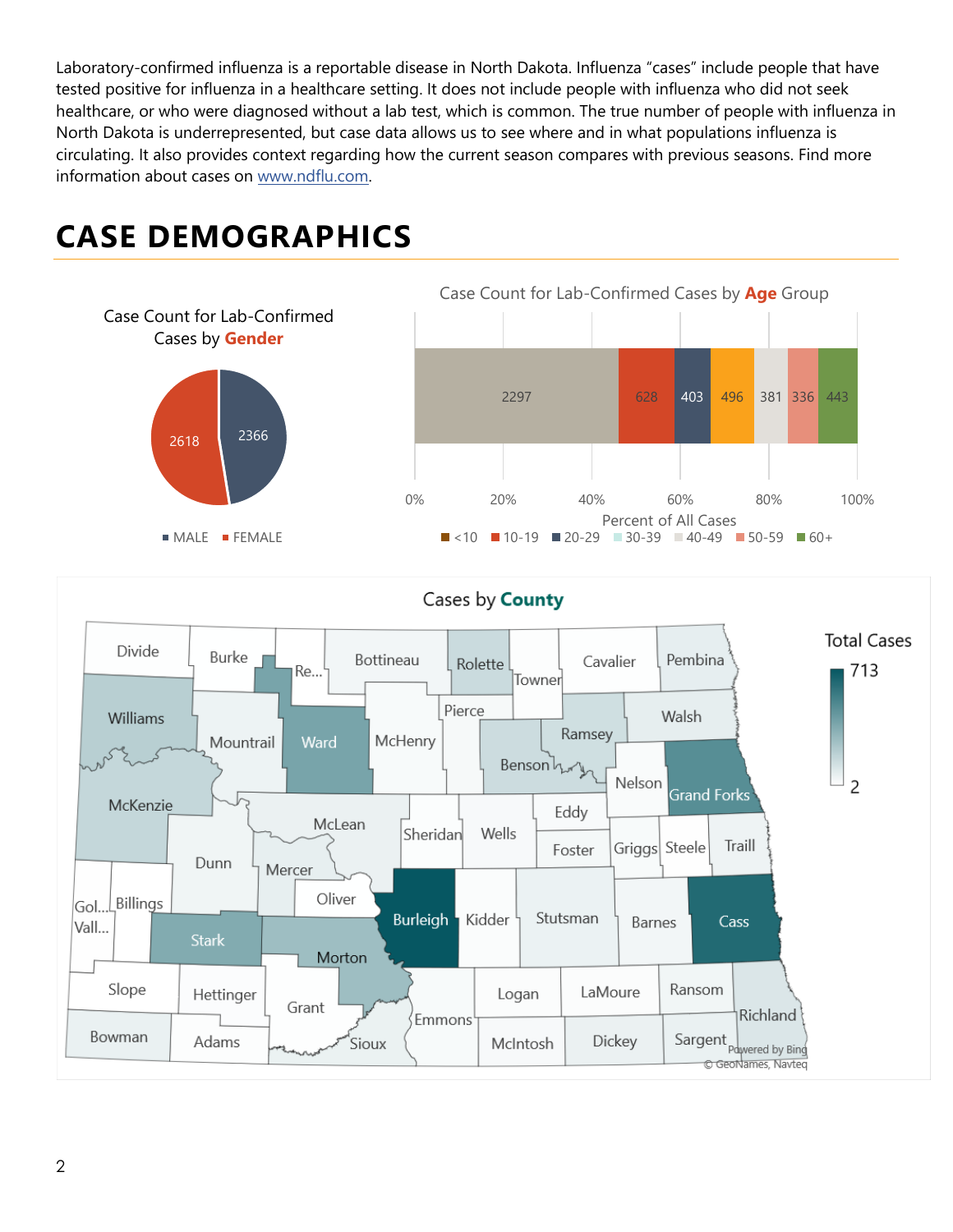## **OUTBREAKS**

During the influenza season, influenza outbreaks are common anywhere people gather, including schools, child care centers, and health care facilities. Outbreaks of influenza or influenza-like illness may be reported to the NDDoH. The following outbreaks have been reported this season:

| <b>Setting</b>              | <b>Number of outbreaks</b> | <b>Identified pathogens</b>                        |
|-----------------------------|----------------------------|----------------------------------------------------|
| Long Term Care, Basic Care, | 12                         | 6 influenza A; 1 flu A/B; 1 rhinovirus/Haemophilus |
| <b>Assisted Living</b>      |                            | <i>influenzae</i> ; 4 unknown                      |
| <b>Schools</b>              |                            | 1 flu A/B                                          |
| <b>Child Care Centers</b>   |                            | 1 influenza A; 1 unknown                           |

### **SURVEILLANCE PROGRAMS**

In addition to case reporting, the NDDoH uses a variety of information sources to fully describe what is happening during the influenza season.

#### **Hospitalizations**

This season, the NDDoH has introduced a new influenza hospitalization surveillance program. Select North Dakota hospitals report the number of influenza-related hospitalizations weekly to the NDDoH. Because this surveillance methodology is new, hospitalization numbers this year may not be comparable to those seen in previous years.



#### **Total number of hospitalizations: This week** 65 **This season**

### **Deaths**

Data on pneumonia and influenza deaths is obtained from Vital Records and based on the cause of death listed on the death certificate.



**Total number of deaths for the season: Pneumonia** 273 **Influenza** 7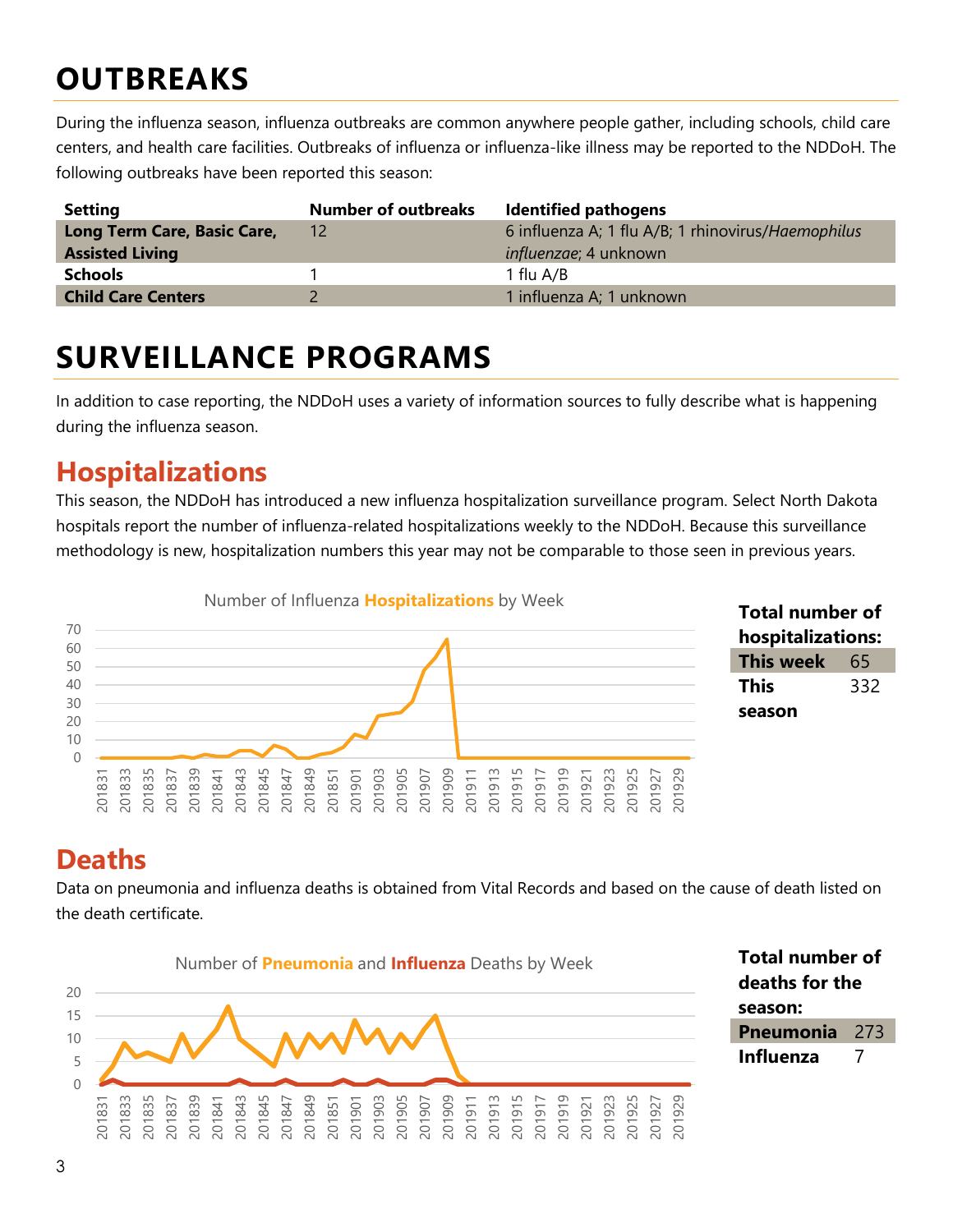### **Outpatient Influenza-like Illness**

The NDDoH participates in the national U.S. Outpatient Influenza-like Illness Surveillance Network (ILINet). Data from participating outpatient providers in North Dakota are pooled to create a state-wide estimate for the weekly percent of healthcare visits due to influenza-like illness (ILI). Patients presenting with a fever of 100ºF or greater and a cough and/or sore throat are considered to have ILI. For more information on state and national ILINet data, see FluView [Interactive.](https://gis.cdc.gov/grasp/fluview/fluportaldashboard.html)



**Sentinel Laboratory Data**

The NDDoH receives influenza and RSV testing data from participating sentinel laboratories across the state. The total number of positive tests and the total number of tests conducted are reported and used to create a state-wide percent positivity statistic. For influenza, percent positivity of 10% or greater indicates "season level" influenza activity.

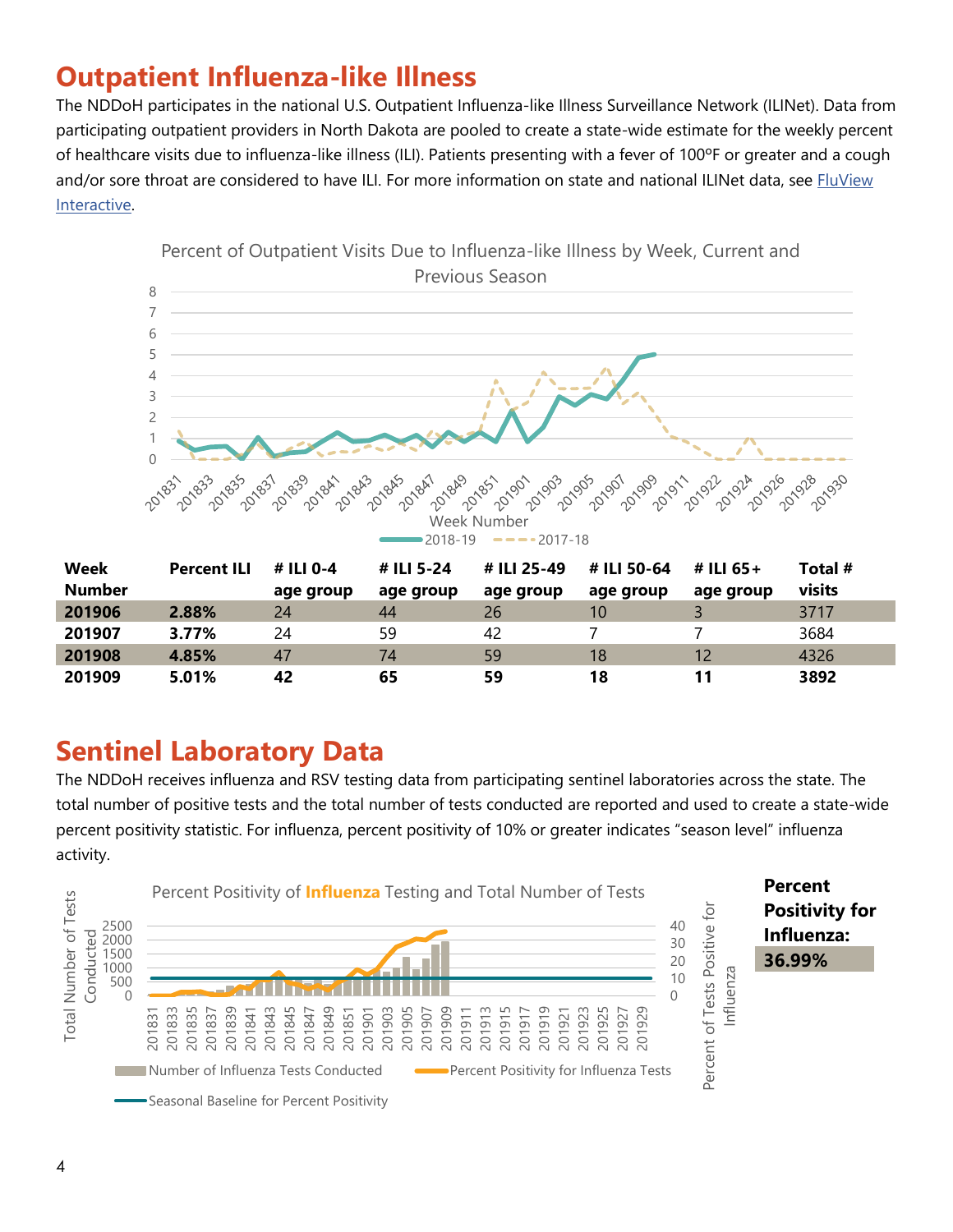

#### **School Absenteeism**

During the influenza season, increases in school absenteeism data can be used as an early indicator for influenza circulation. The NDDoH received absenteeism data from a majority of schools in the state. Data here include absences for all reasons.



## **MULTISEASON COMPARISON**



| <b>Season</b> | <b>Total Cases</b> | Peak Week (week ending) Predominant Strain |                           |
|---------------|--------------------|--------------------------------------------|---------------------------|
| $2014 - 15$   | 6.443              | 12/27/2014                                 | A H3N2 (vaccine mismatch) |
| 2015-16       | 1,942              | 3/12/2016                                  | 2009 A H1N1               |
| 2016-17       | 7.507              | 2/18/2017                                  | A H3N2                    |